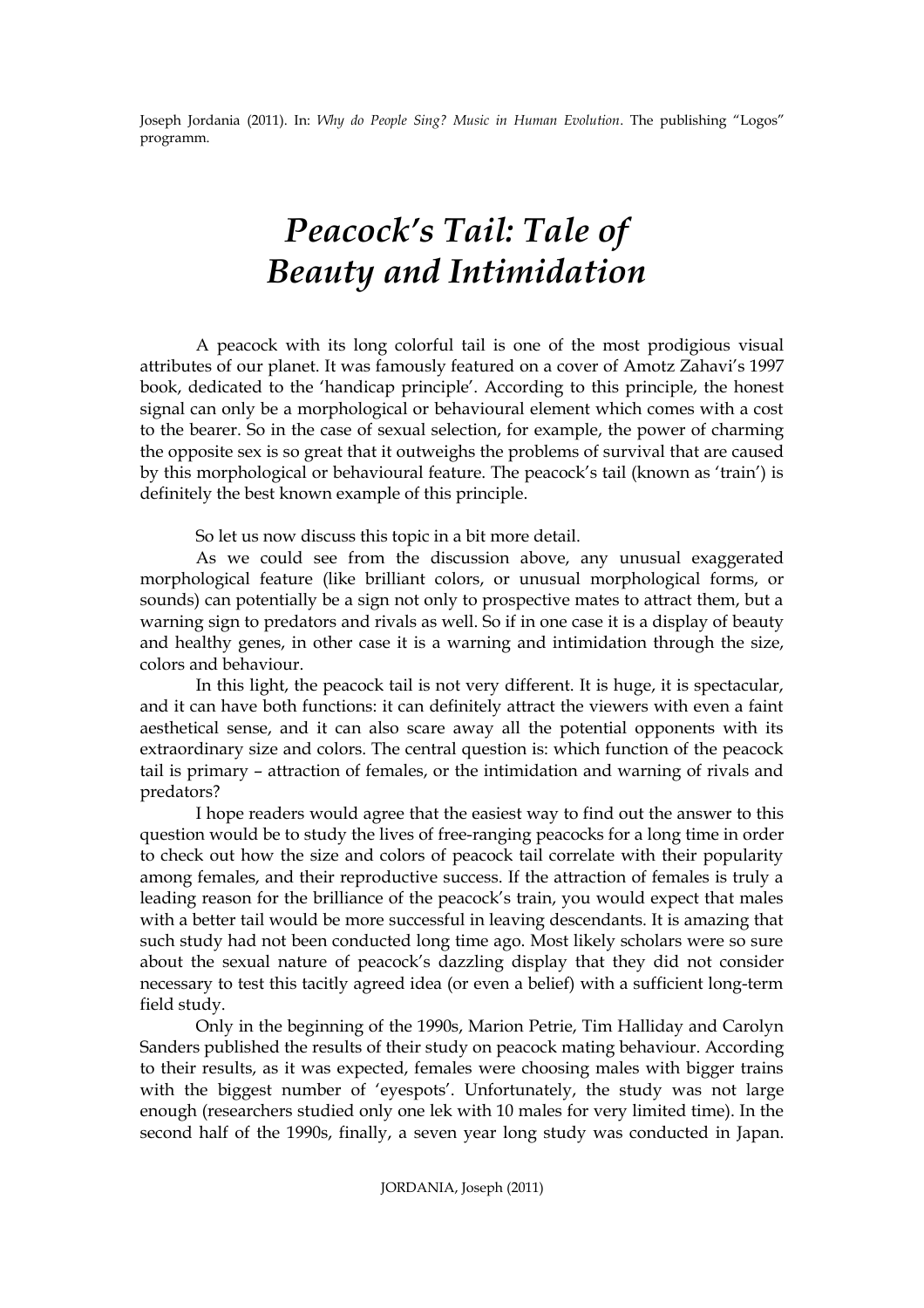During several mating seasons, from 1995 to 2001, the researchers in the Graduate School of Arts and Sciences at the University of Tokyo, under the leadership of Mariko Takahashi, studied a free-ranging population of Indian peafowl at Izu Cactus Park, Shizuoka, Japan. They expected to find confirmation of the power of sexual selection. Amazingly for the scholars, as well as for the supporters of the 'female choice' principle, they came to the conclusion that the female peahens were indifferent to the peacock tail size and brilliant colors, and that tail condition was not correlated with the reproductive success of their bearers either. Even the title of the publication in Discovery News expresses the amazement from the central conclusion of the study: 'Female Peacocks Not Impressed by Male Feather.' According to the article, 'The feather train on male peacocks is among the most striking and beautiful physical attributes in nature, but it fails to excite, much less interest, females, according to new research. The determination throws a wrench in the long-held belief that male peacock feather evolved in response to female mate choice. It could also indicate that certain other elaborate features in galliformes, a group that includes turkeys, chickens, grouse, quails and pheasants, as well as peacocks, are not necessarily linked to fitness and mating success.'

So what could be the reason of development of peacock's spectacular tail if females are indifferent to its beauty? Louise Barrett from the UK suggested, for example, that huge brilliantly colored train can be an obsolete signal, and its growth can be connected to other factors (like the absence of estrogen in the male), not to the attraction of females.

What about the idea of intimidation of competitors and enemies with the display of huge and colorful tail? If we take into account that to look bigger is one of natural selection's favorite strategies to scare away predators and competitors and avoid unnecessary physical confrontation, the idea that peacock's train was primarily designed by natural selection to scare away other male peacocks (and possibly predators), will seem very plausible. So I am suggesting that **the size and beauty of a peacock's train was created by the forces of natural selection to intimidate the opponents, not by the forces of sexual selection to excite and attract females**.

I am sure that my suggestion will cause a negative response from the scholarly community, as the peacock tail is a symbol of the famed 'female choice', but I hope that my opponents will be able to weigh all the pro's and against of my suggestion with a unbiased clear mind. I believe that our emotional commitment to see a peacock's tail only as a display of extraordinary beauty comes mostly from our irresistible drive to humanize animals and their feelings.

There are at least two more factors that also point to the possibility that the natural selection through intimidation, not the sexual selection through the female choice, was the force behind the brilliance of peacock's tail:

- **(1)** There are many 'eyespots' on the peacock tail, and we know that eyespots are one of the favorite strategies to scare away predators and competitors in many animal species;
- **(2)** Apart from a huge tail, peacocks also have a huge voice, and we know that loud voice is also a great evolutionary tool to scare away predators and competitors. By the way, according to the Japanese study, even for peahens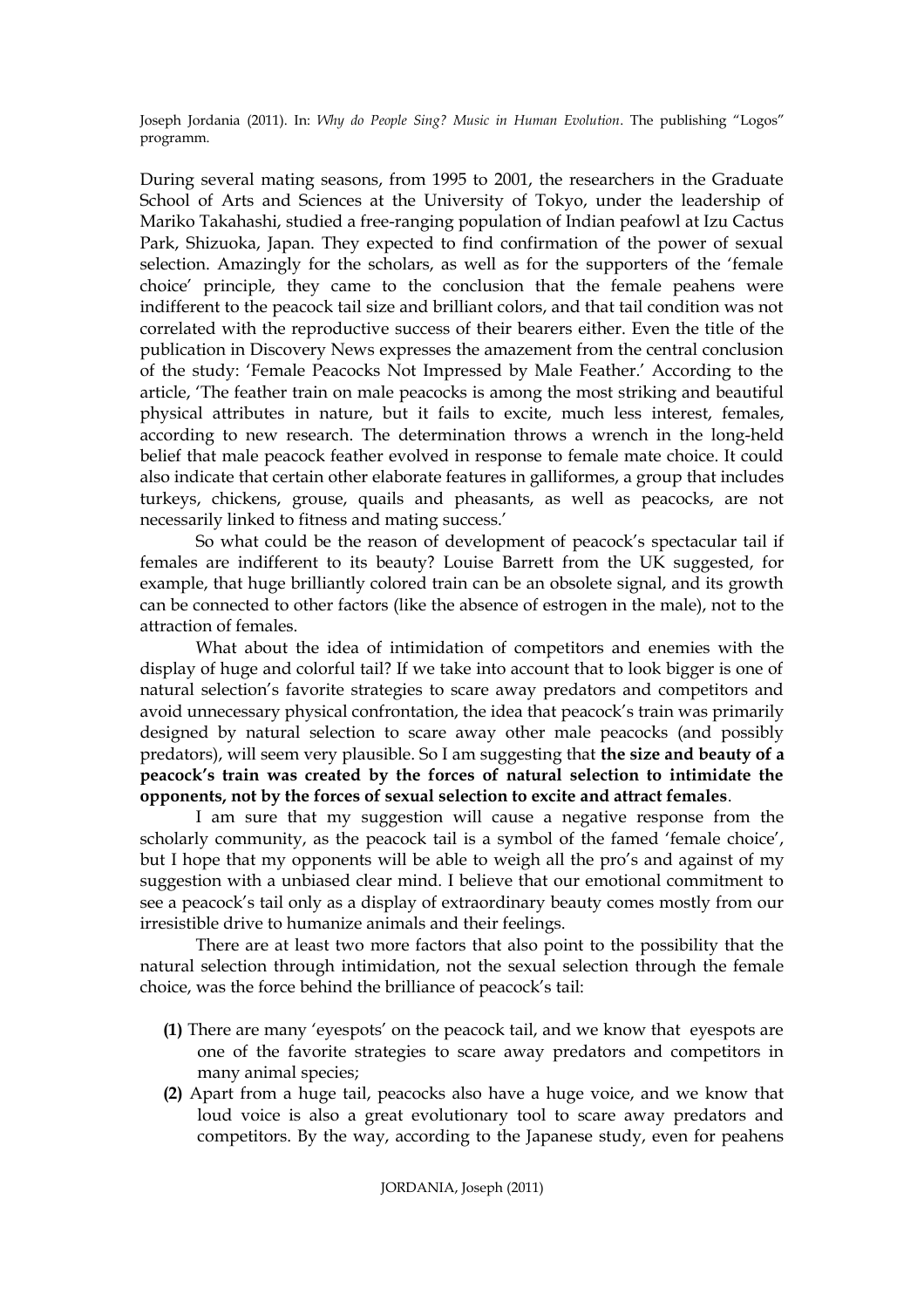male vocalizations seems to be more effective in grabbing their attention than their colorful train.

Writing about the male desire to show off beauty, Darwin wrote: 'the males will sometimes display, when not in the presence of females, as occasionally occurs with grouse at their balz-places, and as may be noticed with the peacock; this latter bird, however, evidently wishes for a spectator of some kind, and, as I have often seen, will show off his finery before poultry, or even pigs' (Darwin, 2004:444). Unfortunately, we can not ask a male peacock what is the true aim of his display in such unusual situations, but it seems to me much more plausible that if a pig approaches a peacock, a peacock might be more concerned about defending its territory and personal safety from the pig rather than trying to show off its beauty before such an ungrateful spectator.

There is one more proof that Darwin did not even consider the possibility that exaggerated morphology and different behavioural displays of males could serve a function of safety through the intimidation of rivals and predators. Arguing for the importance of sexual selection, Darwin famously wrote: 'To suppose that the females do not appreciate the beauty of the males, is to admit that their splendid decorations, all their pomp and display, are useless; and this is incredible' (Darwin, 2004:557). Well, I totally agree with the great scholar that all the 'splendid decorations', and 'all their pomp and display' were definitely created by the forces of evolution to impress, but I am questioning Darwin's suggestion that the *only* possible recipient of this display was the opposite sex. Instead, I propose that the primary aim of the myriads of methods of display (visual, audio, behavioural) in animal world is to intimidate competitors, and *through the intimidation to avoid unnecessary physical fight*. As I have discussed above, many animal species replace fights with much more acceptable and safe ritualized displays of their size and colors. I suggest peacocks are among such species.

After all, if there is good evidence that a female peacock (peahen) is actively using her much smaller tail to intimidate potential predators, then there is no reason to deny that the male peacock could do the same with his magnificent and much bigger train.

For us humans living in the  $21<sup>st</sup>$  century, it is very easy to ignore the fears for physical existence that is the natural part of life of most other animal species. We often humanize animals, inadvertently impose our ideas and mental qualities on them, and in doing so we often fail to notice some of the basic concerns of their life. For example, unlike most animals in the nature, we certainly do not expect to be killed and eaten on any day of our life. Therefore, if we want to understand the motives behind the development of their behaviours and morphological features, we should be able to see their need for physical survival, and respect their practical perspective on many things. If we can free our thinking from the aesthetic-oriented human perspective, we will have a better chance to understand the most pragmatic, survival-driven animal behaviour and morphology.

This brings up a philosophical question: what is the real aim of beauty? Of course, to impress, but let us remember that the question of who we want to impress depends on the conditions and demands of our life. These demands are vastly